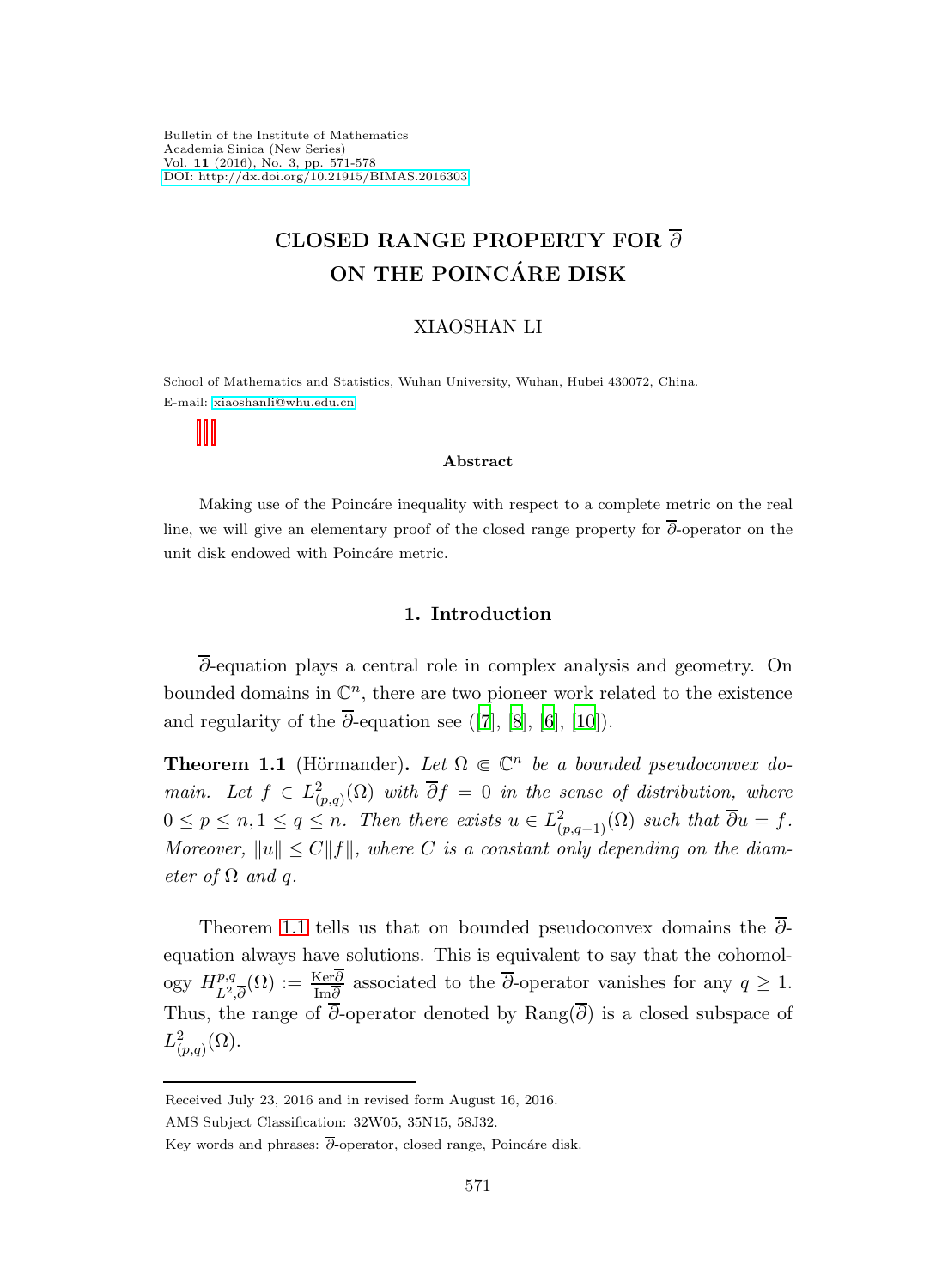572 XIAOSHAN LI [September

When the boundary  $\partial\Omega$  is smooth, we have the boundary regularity for  $\overline{\partial}$ -equation.

**Theorem 1.2** (Kohn). Let  $\Omega \in \mathbb{C}^n$  be a bounded pseudoconvex domain with  $C^{\infty}$  smooth boundary. For any  $f \in C^{\infty}_{(p,q)}(\overline{\Omega})$  with  $\overline{\partial}f = 0$  for  $0 \leq p \leq n, 1 \leq n$  $q \leq n$  there exists  $u \in C^{\infty}_{(p,q-1)}(\overline{\Omega})$  such that  $\overline{\partial}u = f$ .

When the domain is not pseudoconvex, there are also plentiful results (see [\[12\]](#page-6-4), [\[13](#page-6-5)], [\[14](#page-7-0)]) related to the existence and regularity for  $\overline{\partial}$ -equation. Let  $\Omega_1$  and  $\Omega_2$  be two bounded pseudoconvex domains in  $\mathbb{C}^n, n \geq 3$  with  $\Omega_2 \in \Omega_1$ . Put  $\Omega = \Omega_1 \setminus \overline{\Omega}_2$ . Then the subelliptic estimate does not hold on  $\Omega$  in general. Making use of the growing weights  $e^{-t|z|^2}$  when t large, for  $1 \leq q \leq n-2$ , the author in [\[12\]](#page-6-4) established a weaker estimate than the one obtained by Hörmander  $[7]$  on pseudoconvex domains which is sufficient to prove that  $H_{I2}^{p,q}$  $L^{\rho,q}_{L^2,\overline{\partial}}(\Omega)$  is a finite dimensional space. This also implies that the range of  $\overline{\partial}$ -operator from  $L^2_{p,q-1}(\Omega)$  to  $L^2_{p,q}(\Omega)$  is a closed subspace. In a recent work [\[14](#page-7-0)], Shaw completely solved the  $\overline{\partial}$ -problems on annulus with smooth boundaries in  $\mathbb{C}^n$ .

**Theorem 1.3** (Shaw). Let  $\Omega$  be the annulus between two bounded pseudoconvex domains in  $\mathbb{C}^n$  with smooth boundaries. If we denote by  $H^{p,q}_{r_1}$  $L^2,\overline{\partial}^{(1)}(\Omega)$ the cohomology associated to the  $\overline{\partial}$ -operator, then  $H^{p,q}_{r_2}$  $L^2,\overline{\partial}(\Omega) = 0$  for any  $0 \le p \le n, 1 \le q \le n-2$ . In the critical case, for  $q = n-1$ ,  $H_{L^2,\overline{\partial}}^{p,n-1}$  $L^2,\overline{\partial}^{n-1}(\Omega)=\infty.$ 

When studying the extension of CR functions from the boundary of a complex manifold or the extension of CR structures to complex structures, it is useful to consider the  $\overline{\partial}$ -problems on domains with mixed boundary conditions. For this subject, we refer the readers to [\[1,](#page-6-6) [2,](#page-6-7) [3](#page-6-8), [9](#page-6-9), [11\]](#page-6-10).

Related to the  $\overline{\partial}$ -problems, there are also generous results related to the closed range property for the  $\overline{\partial}$ -operator. In the view of functional analysis, if we denote by Rang $(\overline{\partial})$  the range of  $\overline{\partial}$  in the L<sup>2</sup>-setting which is closed, then it will give us probability to solve the  $\overline{\partial}$ -equation. In [\[14](#page-7-0)], Shaw proved that the  $\overline{\partial}$ -operator has closed range property in the critical case when  $q = n-1$  on annulus between two bounded pseudoconvex domains with smooth boundaries although the cohomology group is of infinity dimension. Recently, Shaw and Thiébaut in [\[15](#page-7-1)] show that if  $\Omega \in \mathbb{C}^2$  is a domain with Lipschitz boundary such  $\mathbb{C}^2 \setminus \Omega$  is connected, then the  $\overline{\partial}$ -operator will not have closed range from  $L^2(\Omega)$  to  $L^2_{(0,1)}(\Omega)$  if  $\Omega$  is not pseudoconvex.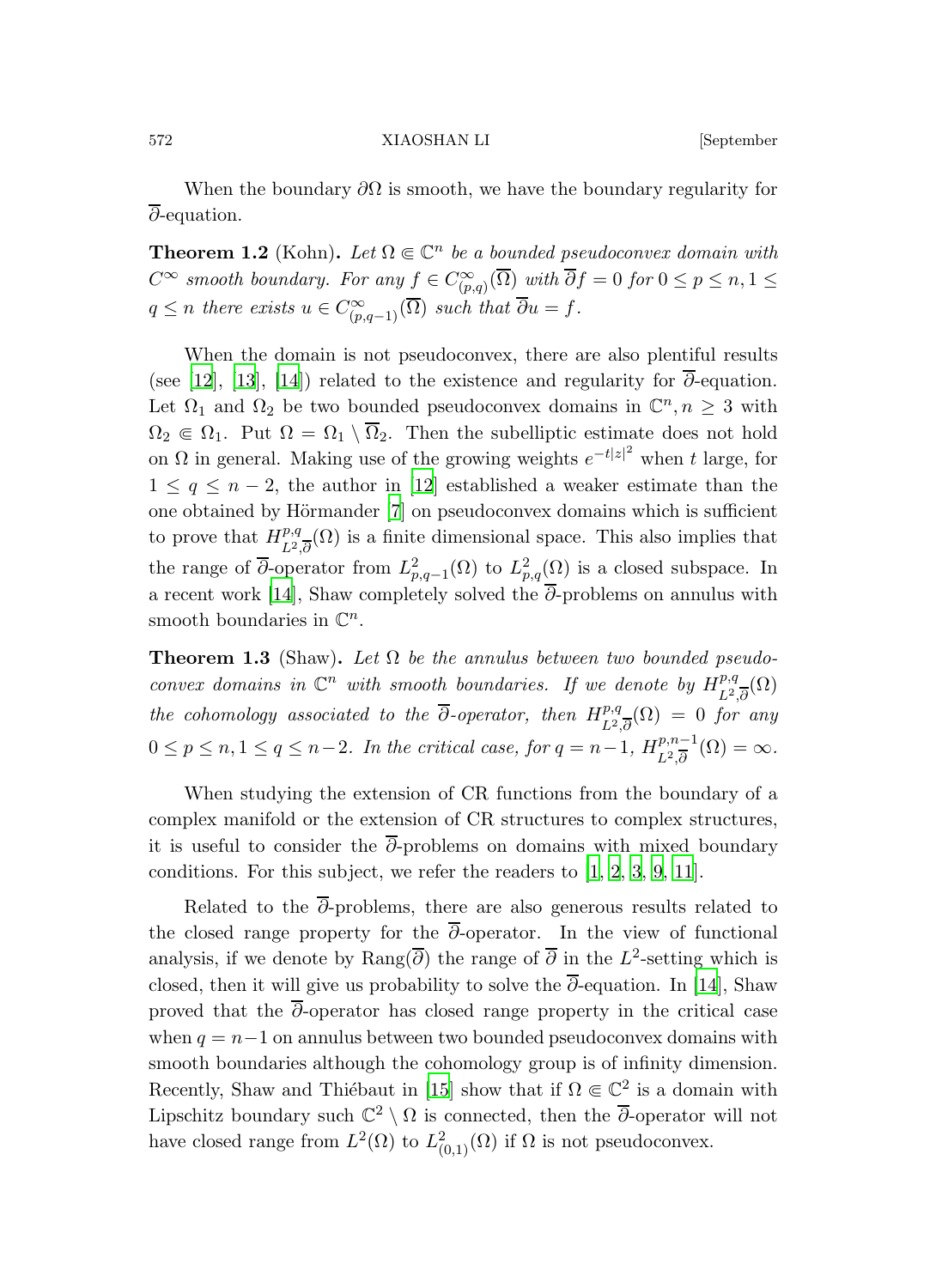Let  $\Omega$  be a bounded domain in  $\mathbb{C}^n$  or in a complex manifold. Usually, the Hermitian metric we choose on  $\Omega$  is induced from the ambient Hermitian manifold. However, if we choose a Hermitian metric on  $\Omega$  which is a complete Riemann metric or in particular we choose the Bergman metric on  $\Omega$ , Donnelly and Fefferman [\[5\]](#page-6-11) proved

**Theorem 1.4.** Let  $\Omega$  be a strictly pseudoconvex domain in  $\mathbb{C}^n$  endowed with its Bergman metric. If  $p + q = n$ , then  $H_{r_2}^{p,q}$  $L^{\rho,q}_{L^2,\overline{\partial}}(\Omega)$  has infinity dimension and the complex Laplacian associated to  $\overline{\partial}$ -operator has closed range.

In this note, we will consider  $\overline{\partial}$ -operator on the unit disk endowed with Poincáre metric which is the Bergman metric on the unit disk. Making use of the Poincáre inequality with respect to a complete metric on the real line. we will give an elementary proof of the closed range property for  $\overline{\partial}$ -operator in the  $L^2$ -setting.

# 2. Closed Range Property for  $\overline{\partial}$ -operator on Pincáre Disk

Let  $D = \{z \in \mathbb{C} : |z| < 1\}$  be the unit disk in complex plane  $\mathbb{C}$  with coordinates denoted by  $z = x + iy$  and let  $h = \frac{1}{(1-i)^2}$  $\frac{1}{(1-|z|^2)^2}$ d $z\mathop{\otimes} d\overline{z}$  be the Pincáre metric which is a complete metric on D. For  $q = 0, 1$ , let  $L^2_{(0,q)}(D, h)$  be the completion of smooth  $(0, q)$ -forms which have compact support in D under the inner product induced by the Poincáre metric. When  $q = 0$ , we write  $L^2(D, h) = L^2_{(0,0)}(D, h)$  for convenience. Let  $\overline{\partial}: L^2(D, h) \to L^2_{(0,1)}(D, h)$  be the  $\overline{\partial}$ -operator defined in the sense of distribution. Let Rang( $\overline{\partial}$ ) denote the range of  $\overline{\partial}$ -operator in  $L^2_{(0,1)}(D,h)$ . Set  $H^{0,1}_{L^2}$  $\frac{L^2(0,1)}{L^2(\overline{\partial})}(D)=\frac{L^2(0,1)}{\mathrm{Rang}(\overline{\partial})}$  $\frac{(0,1)^\infty}{\text{Rang}(\overline{\partial})}$ . Then

<span id="page-2-0"></span>Theorem 2.1.  $H_{72}^{0,1}$  $\lim_{L^2, \overline{\partial}}(D)$  is an infinite dimensional space and  $\text{Rang}(\partial)$  is closed in  $L^2_{(0,1)}(D, h)$ .

**Proof.** First, let  $f = f(z)dz$  be any smooth  $(0, 1)$ -form with f smooth up to the boundary  $\partial D$ . The  $L^2$ -norm of f with respect to the Pincáre metric on  $D$  is given by

$$
||f||^2 = \int_D \langle f(z)d\overline{z}|f(z)d\overline{z}\rangle_h dv,
$$

where  $dv = \frac{1}{(1-|z|^2)^2} dx \wedge dy$  is the volume form with respect to the Poincáre metric on the unit disk. Obviously,  $f \in L^2_{(0,1)}(D, h)$ . In particular, for any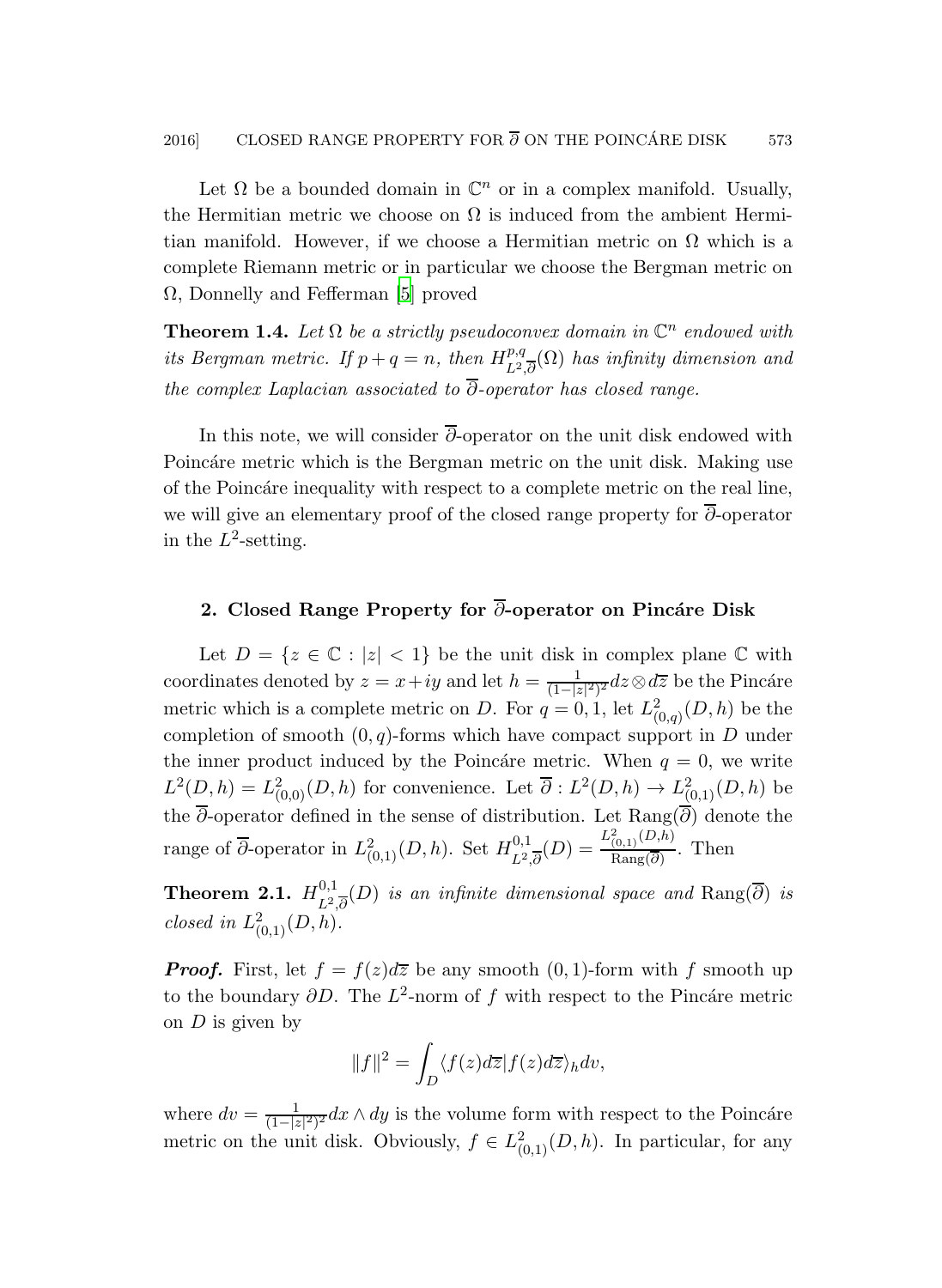### 574 XIAOSHAN LI [September

 $m \in \mathbb{N}$ , set  $f_m = z^m d\overline{z}$ . We will show that the equation  $\overline{\partial}u = f_m$  will not have a solution  $u \in L^2(D, h)$ . We prove this by seeking a contradiction. It is obvious that  $\overline{\partial}(z^m\overline{z}) = f_m$ . Suppose we have a solution  $u_m \in L^2(D, h)$  such that  $\overline{\partial} u_m = f_m$ . Then  $\overline{\partial} (u_m - z^m \overline{z}) = 0$  in the sense of distribution. Thus,  $u_m - z^m \overline{z}$  is a holomorphic function on D. By Taylor's expansion

<span id="page-3-0"></span>
$$
u_m = z^m \overline{z} + \sum_{k=0}^{\infty} a_k z^k.
$$

By the assumption  $u_m \in L^2(D, h)$  we have

$$
\int_D \left( \sum_{k=0}^{\infty} a_k z^k + z^m \overline{z} \right) \overline{\left( \sum_{k=0}^{\infty} a_k z^k + z^m \overline{z} \right)} \frac{1}{(1 - |z|^2)^2} dx \wedge dy < \infty. \tag{2.1}
$$

Taking polar coordinates, for any  $0 < \tau < 1$ ,

$$
\sum_{k=0}^{\infty} |a_k|^2 \int_0^{\tau} \frac{r^{2k+1}}{(1-r^2)^2} dr + (a_{m-1} + \overline{a_{m-1}}) \int_0^{\tau} \frac{r^{2m+1}}{(1-r^2)^2} dr + \int_0^{\tau} \frac{r^{2m+3}}{(1-r^2)^2} dr < \infty.
$$
\n(2.2)

By  $(2.2)$ , for any  $0 < \tau < 1$ , we have

<span id="page-3-1"></span>
$$
(a_{m-1} + \overline{a_{m-1}}) \int_0^\tau \frac{r^{2m+1}}{(1 - r^2)^2} dr < \infty. \tag{2.3}
$$

Taking  $\tau \to 1$  and since the integral on the left hand side of [\(2.3\)](#page-3-1) is divergent, thus we have  $a_{m-1} + \overline{a_{m-1}} = 0$ . Substituting it to [\(2.2\)](#page-3-0) and taking  $\tau \to 1$ , we have  $\int_0^1$  $r^{2m+3}$  $\frac{r^{2m+5}}{(1-r^2)^2}$  dr < ∞. Contradiction. Thus the equation  $\partial u = f_m$  does not have any solution  $u \in L^2(D, h)$ . This implies that  $\dim H_{L^2}^{0,1}$  $\frac{L^0,1}{L^2,0}(D)=\infty.$ 

For the second part of Theorem [2.1,](#page-2-0) we need to show that exists a constant  $c > 0$  such that

<span id="page-3-3"></span>
$$
\|\overline{\partial}g\|^2 \ge c\|g\|^2, \forall g \in \text{Dom}(\overline{\partial}) \cap \text{Ker}(\overline{\partial})^{\perp}.
$$
 (2.4)

First, we show that  $\text{Ker}(\overline{\partial}) = \{0\}$ . For any  $u \in \text{Ker}(\overline{\partial})$ , we have  $\overline{\partial}u = 0$  and

<span id="page-3-2"></span>
$$
\int_{D} |u|^2 \frac{1}{(1-|z|^2)^2} dx \wedge dy < \infty.
$$
 (2.5)

By Taylor's expansion,  $u = \sum_{k=0}^{\infty} a_k z^k$ . Substituting it to [\(2.5\)](#page-3-2) and using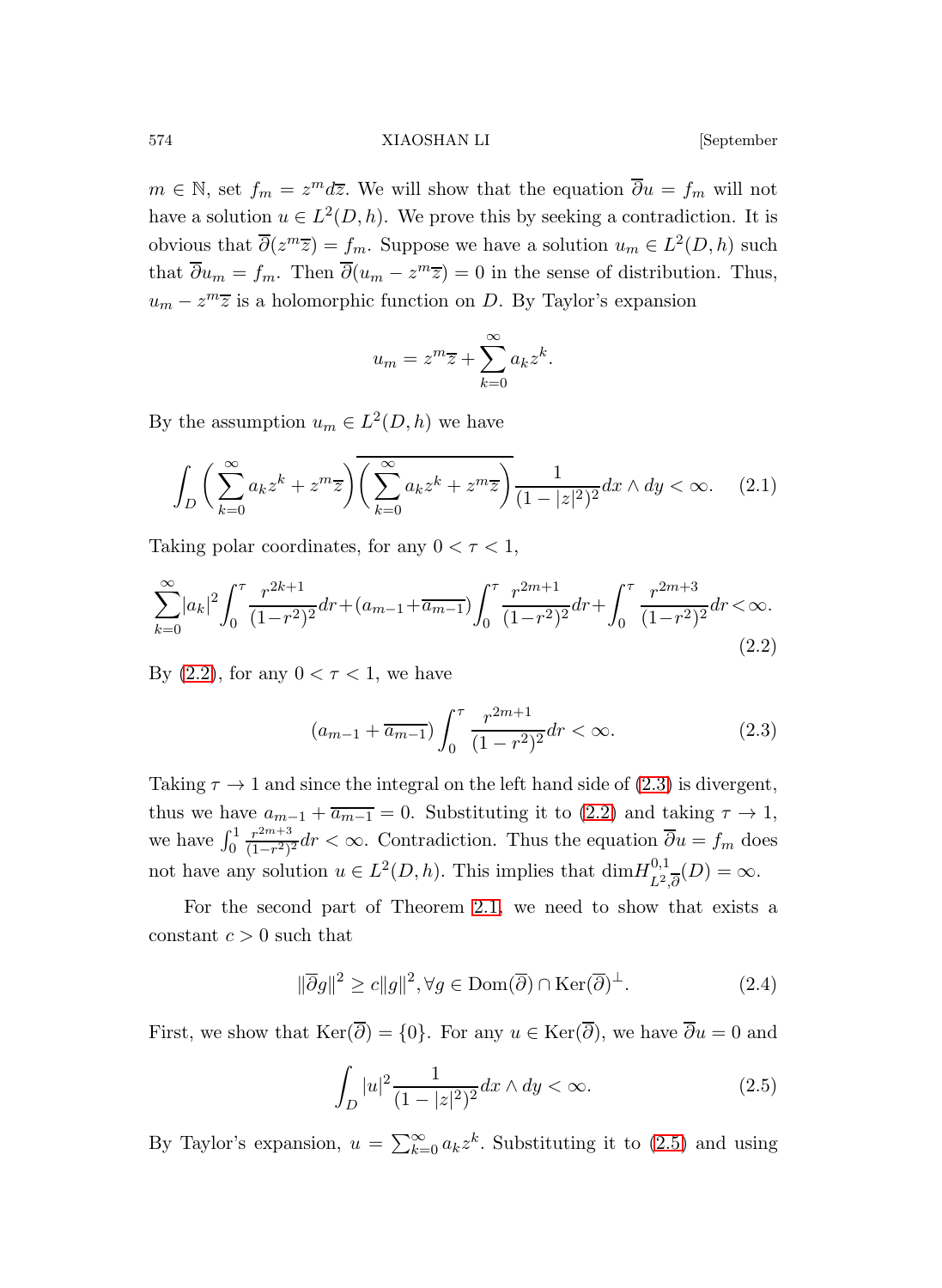the polar coordinates we have

<span id="page-4-0"></span>
$$
\sum_{k=0}^{\infty} |a_k|^2 \int_0^1 \frac{r^{2k+1}}{(1-|r|^2)^2} < \infty. \tag{2.6}
$$

Since the integral on the left hand side of  $(2.6)$  is divergent for every k, thus  $a_k = 0$ ,  $\forall k$ , that is,  $u = 0$ .

We only need to prove [\(2.4\)](#page-3-3) when  $q \in Dom(\overline{\partial})$ . Since the Poincáre metric on D is complete, then  $C_0^{\infty}(D)$  is dense in  $Dom(\overline{\partial}) \subset L^2(D, h)$ . Thus we only need to prove  $(2.4)$  when  $g \in C_0^{\infty}(D)$ .

Set  $z = re^{i\theta}$ . Since

 $\begin{array}{c} \begin{array}{c} \begin{array}{c} \begin{array}{c} \end{array}\\ \end{array} \end{array} \end{array}$ 

<span id="page-4-1"></span>
$$
\frac{\partial g}{\partial r} = \frac{\partial g}{\partial z} e^{i\theta} + \frac{\partial g}{\partial \overline{z}} e^{-i\theta}
$$
\n
$$
\frac{\partial g}{\partial r}\Big|^2 \le 2\left(\left|\frac{\partial g}{\partial z}\right|^2 + \left|\frac{\partial g}{\partial \overline{z}}\right|^2\right). \tag{2.7}
$$

Since

we have

$$
\|\overline{\partial}g\|^2 = \int_D |\overline{\partial}g|_h^2 \frac{1}{(1-|t|^2)^2} i dz \wedge d\overline{z}
$$
  
= 
$$
\int_D \left|\frac{\partial g}{\partial \overline{z}}\right|^2 i dz \wedge d\overline{z}
$$
  
= 
$$
\frac{1}{2} \int_D \left(\left|\frac{\partial g}{\partial \overline{z}}\right|^2 + \left|\frac{\partial g}{\partial z}\right|^2\right) i dz \wedge d\overline{z}.
$$
 (2.8)

The last equality in [\(2.8\)](#page-4-1) comes from the assumption that  $g \in C_0^{\infty}(D)$ . Substituting  $(2.7)$  to  $(2.8)$ , we have

<span id="page-4-4"></span><span id="page-4-2"></span>
$$
\|\overline{\partial}g\|^2 \ge c_1 \int_0^{2\pi} d\theta \int_0^1 \left|\frac{\partial g}{\partial r}\right|^2 r dr. \tag{2.9}
$$

<span id="page-4-3"></span>Before the computing of the norm  $||g||$  with respect to the Poincáre metric, we first give the following Poincate type inequality on the real line.

**Lemma 2.1.** Let f be a smooth function over [0, 1] and  $f(1) = 0$ , then

$$
\int_0^1 |f(x)|^2 \frac{x}{(1-x)^2} dx \le c_0 \int_0^1 |f'(x)|^2 x dx \tag{2.10}
$$

where  $c_0$  is a constant which does not depend on f.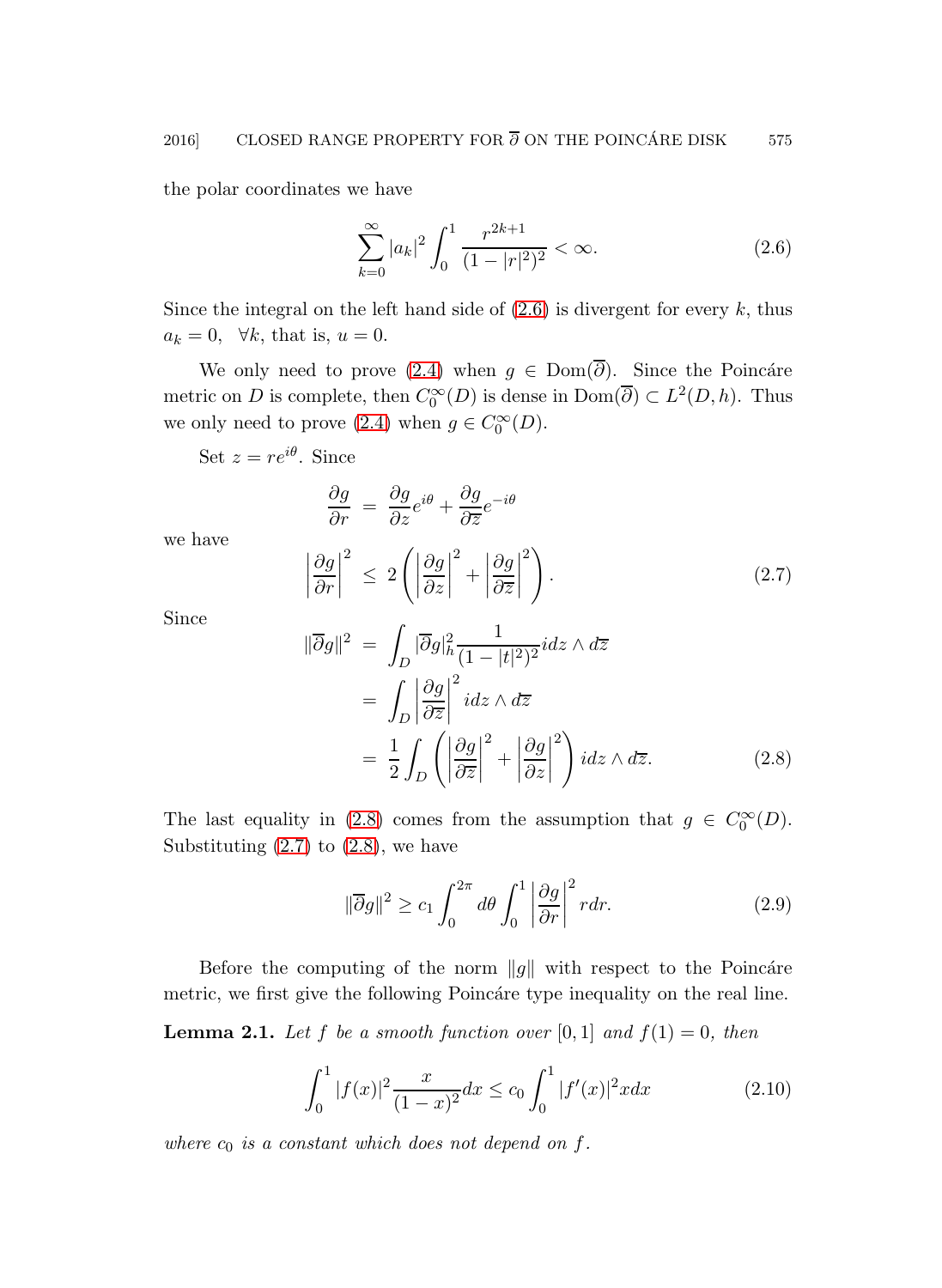Proof.

$$
\int_{0}^{1} |f(x)|^{2} \frac{x}{(1-x)^{2}} dx
$$
\n
$$
= \int_{0}^{1} |f(x)|^{2} x \left(\frac{1}{1-x}\right)^{'} dx
$$
\n
$$
= \frac{|f(x)|^{2} x}{1-x} \Big|_{0}^{1} - \int_{0}^{1} \frac{1}{1-x} (|f(x)|^{2} + xf'(x) \overline{f(x)} + xf(x) \overline{f'(x)}) dx
$$
\n
$$
= -\int_{0}^{1} \frac{1}{1-x} (|f(x)|^{2} + xf'(x) \overline{f(x)} + xf(x) \overline{f'(x)}) dx
$$
\n
$$
\leq 2 \int_{0}^{1} \frac{x}{1-x} |f(x)| \cdot |f'(x)| dx
$$
\n
$$
= 2 \int_{0}^{1} \frac{\sqrt{x}}{(1-x)} |f(x)| \cdot \sqrt{x} |f'(x)| dx
$$
\n
$$
\leq \varepsilon \int_{0}^{1} |f(x)|^{2} \frac{x}{(1-x)^{2}} + \frac{1}{\varepsilon} \int_{0}^{1} |f'(x)|^{2} x dx \qquad (2.11)
$$

That is,

$$
\int_0^1 |f(x)|^2 \frac{x}{(1-x)^2} dx \le \frac{1}{\varepsilon (1-\varepsilon)} \int_0^1 |f'(x)|^2 x dx \tag{2.12}
$$

Now, we turn to the proof of the main theorem. Since  $g$  has compact support in  $D$ , we use the estimate  $(2.10)$  in Lemma [2.1](#page-4-3) and we have

<span id="page-5-0"></span>
$$
\int_0^1 \left| \frac{\partial g}{\partial r} \right|^2 r dr \ge c_0 \int_0^1 |g(r,\theta)|^2 \frac{r}{(1-r)^2} dr
$$
  
 
$$
\ge c_0 \int_0^1 |g(r,\theta)|^2 \frac{r}{(1-r^2)^2} dr \tag{2.13}
$$

Substituting  $(2.13)$  to  $(2.9)$  we have

$$
\|\overline{\partial}g\|^2 \ge c_1c_0\|g\|^2, \quad \forall g \in C_0^{\infty}(D). \tag{2.14}
$$

We get the conclusion of [\(2.4\)](#page-3-3) and thus the  $\text{Rang}(\overline{\partial})$  is closed in  $L^2_{(0,1)}(D,h)$ .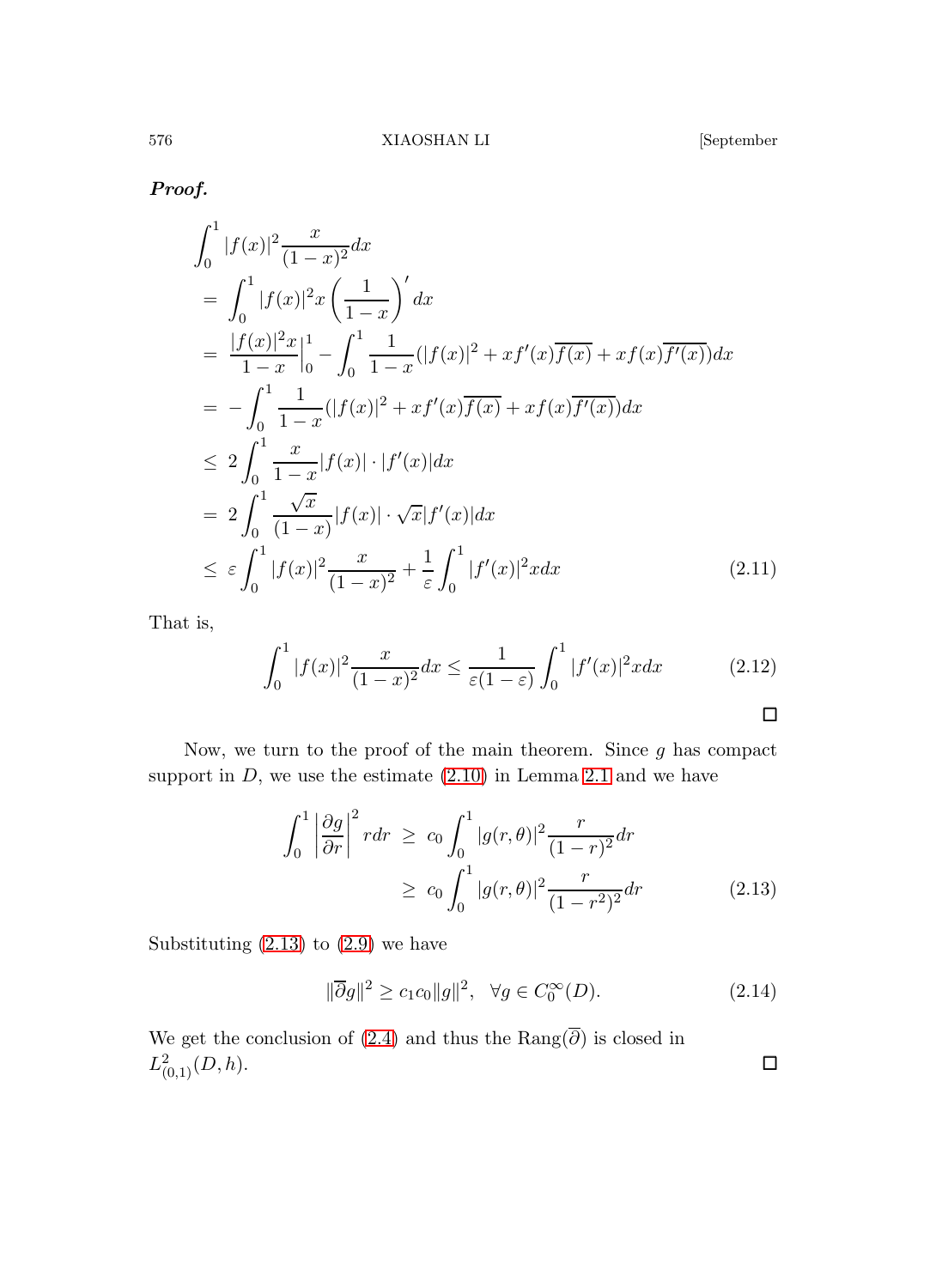### Acknowledgments

This work was supported by Central university research Fund 2042015kf0049. The author also would like to thank Professor M. -C. Shaw for many helpful discussions on various topics on  $\overline{\partial}$ -equations during his visit at the University of Notre Dame.

# References

- <span id="page-6-6"></span>1. D. Catlin, Sufficient conditions for the extension of CR structures, J. Geom. Aanlysis (4), 467-538, 1994.
- <span id="page-6-7"></span>2. D. Catlin and S. Cho, Extension of CR structure on three dimensional compact pseudoconvex CR manifolds, Math. Ann., 334(2006), 253-280.
- <span id="page-6-8"></span>3. S. Cho, Extension of CR structure on pseudoconvex CR manifolds with one degenerate eigenvalue, Tohoku Math. J., 55 (2003), 321-360.
- 4. S. C. Chen and M. C. Shaw, Partial differential equations in several complex variables, AMS/IP Studies in Advanced Mathematics, 19, American Mathematical Society, Providence, RI; International Press, Boston, MA, 2001.
- <span id="page-6-11"></span>5. H. Donnelly and C. Fefferman,  $L^2$ -cohomology and index theorem for the Bergman metric, Ann. Math. (2), 118 (1983), no. 3, 593-618.
- <span id="page-6-2"></span>6. G. B. Folland and J. J. Kohn, The Neumann problem for the Cauchy-Riemann complex, Annals of Mathematics Studies, No. 75. Princeton University Press, Princeton, N.J.; University of Tokyo Press, Tokyo, 1972. viii+146 pp.
- <span id="page-6-0"></span>7. L. Hörmander,  $L^2$  estimates and existence theorems for the  $\overline{\partial}$  operator, Acta Math., 113 (1965), 89-152.
- <span id="page-6-1"></span>8. L. Hörmander, An Introduction to Complex Analysis in Several Variables, Third Edition, North-Holland, 1990.
- <span id="page-6-9"></span>9. X. Huang and X. Li,  $\overline{\partial}$ -equation on a lunar domain with mixed boundary conditions, Trans. Amer. Math. Soc., 368 (2016), no. 10, 6915-6937.
- <span id="page-6-3"></span>10. J. J. Kohn, Global regularity for  $\overline{\partial}$  on weakly pseudo-convex manifolds, Trans. Amer. Math. Soc., 181 (1973), 273-292.
- <span id="page-6-10"></span>11. X. Li and M. C. Shaw,  $\overline{\partial}$ -equation on annulus with mixed boundary conditions, Bull. Inst. Math. Acad. Sin. (N.S.), 8 (2013), no. 3, 399-411.
- <span id="page-6-4"></span>12. M-. C. Shaw, Duality between harmonic and Bergman spaces, Geometric analysis of several complex variables and related topics, 161-171, Contemp. Math., 550, Amer. Math. Soc., Providence, RI, 2011.
- <span id="page-6-5"></span>13. M-. C. Shaw, Global solvability and regularity for  $\overline{\partial}$  on an annulus between two weakly pseudoconvex domains, Trans. Amer. Math. Soc., 291 (1985), no. 1, 255-267.